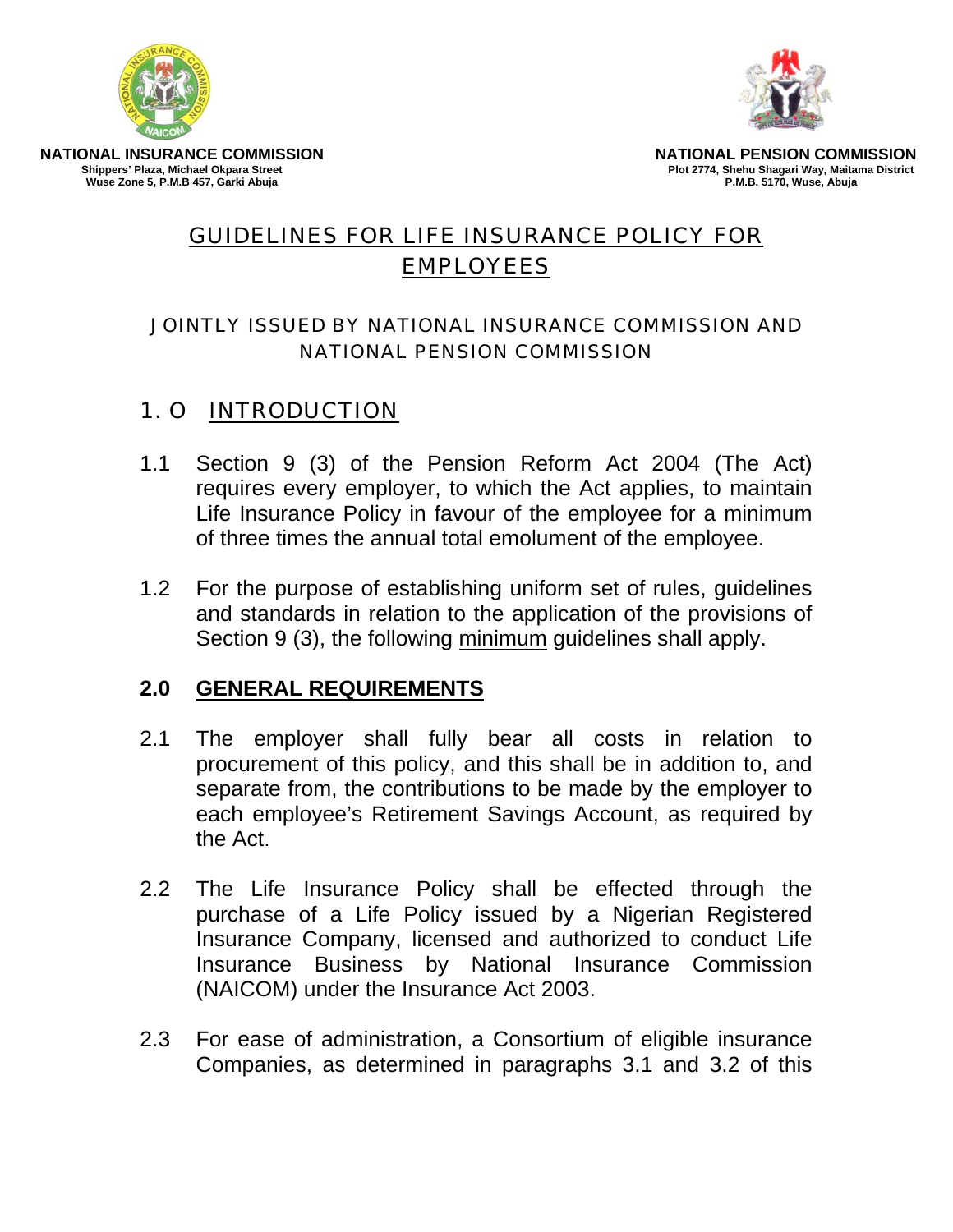guideline, shall be constituted for the purpose of providing life insurance cover for employees of the Federal Government.

- 2.4 Employers in the private sector shall be at liberty to engage the service of any insurance company or group of insurance companies which satisfies the eligibility criteria in paragraphs 3.1 and 3.2 of these guidelines.
- 2.4 Employers shall not be allowed to self insure.
- 2.5 As stipulated in Section 6 (1) of the Pension Reform Act, the National Pension Commission (The Commission) shall set up a Board of Inquiry for treating any case of missing employees referred to it by employers, for insurance claim purposes.

## 3.0 ELIGIBLE INSURANCE COMPANIES

- 3.1 In the first year of implementation, which is 2006, the National Pension Commission shall provide a list of NAICOM licensed and registered insurance companies eligible to conduct the business of provision of life insurance cover, under the provisions of the Pension Reform Act 2004.
- 3.2 For subsequent years, such eligible insurance companies must have met minimum acceptable standards to be fixed by the National Pension Commission.
- 3.3 The Commission shall collaborate with NAICOM to facilitate the Consortium referred to in paragraph 2.3 of these guidelines from amongst the list of eligible insurance companies in 3.1 and 3.2 above.

# 4.0 POLICY COVERAGE

- 4.1 The policy shall provide cover to the insured against Death.
- 4.2 Insurance coverage shall be for twelve (12) months, from January through December, and shall be renewable at the end of each coverage year.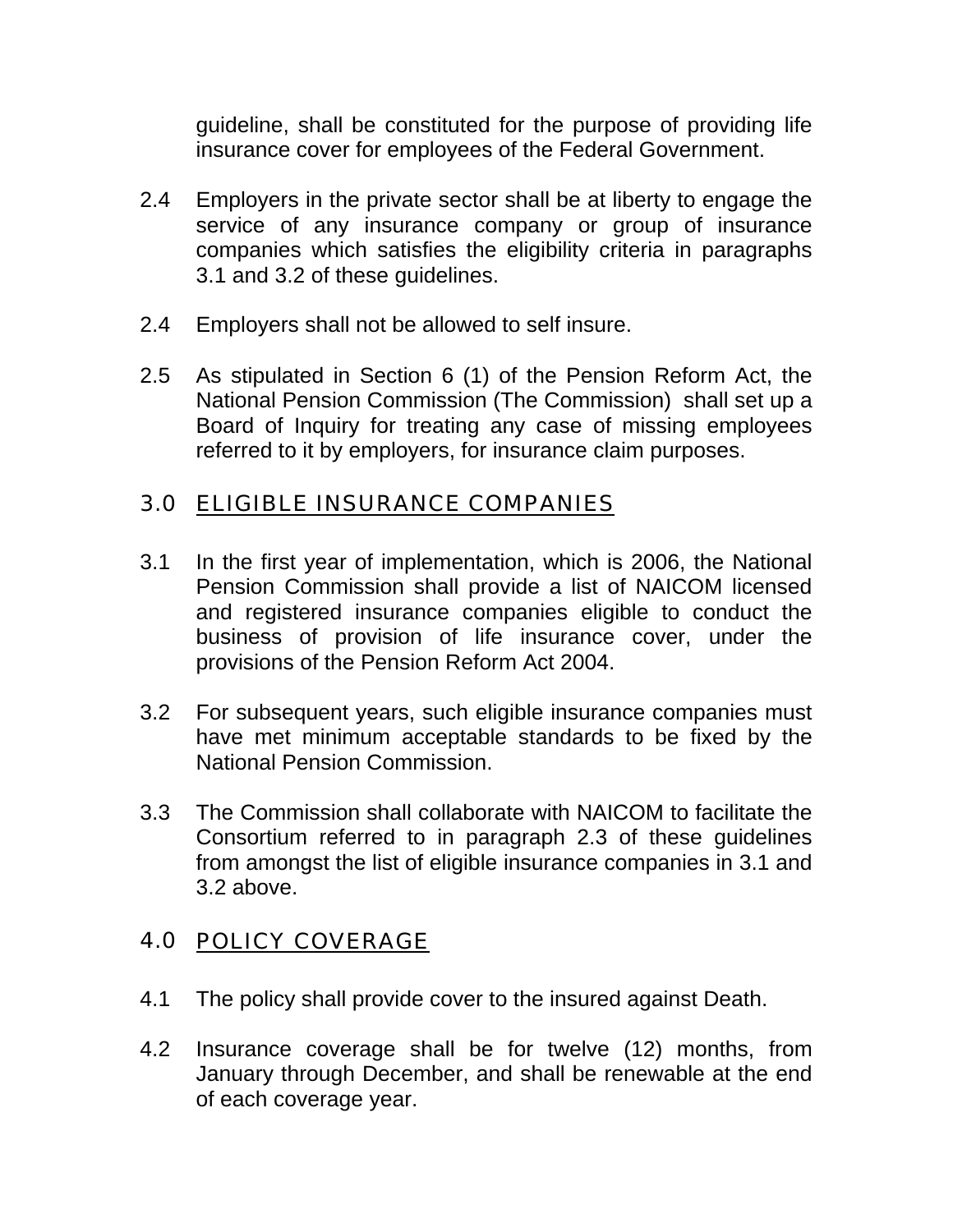- 4.3 The premium payable on the policy shall be pro-rated as applicable where an employee joins the scheme in the course of the year.
- 4.4 Where an employee leaves the service of the employer before the expiration of twelve (12) months, the premium paid relating to the unexpired period, shall be returned/set aside to the credit of the employer.
- 4.5 Insurance cover is mandatory for all employees as long as they are in employment.
- 4.6 Insurers shall be expected to ensure that employers comply with the minimum insurance cover of three times the annual total emolument of each employee.
- 4.7 Notwithstanding the provisions of 4.6 above, employers that have better existing life insurance policies for their employees, in terms of benefits, shall maintain such policies.

### 5.0 DOCUMENTATION REQUIREMENTS

- 5.1 Each employer shall obtain an insurance certificate from the insurer.
- 5.2 Such certificate shall be accompanied by a schedule which shall indicate amongst other things, the period of coverage, the number and details of staff at inception/ renewal date, their total emoluments, the benefit payable and the annual premium/date of full payment.
- 5.3 The insurance certificate shall be issued to employers by the Insurer within a month from the policy inception/renewal date.
- 5.4 Employers shall display a copy of the insurance certificate in a conspicuous place within the premises, for the information of the employees, as evidence of having taken such policies.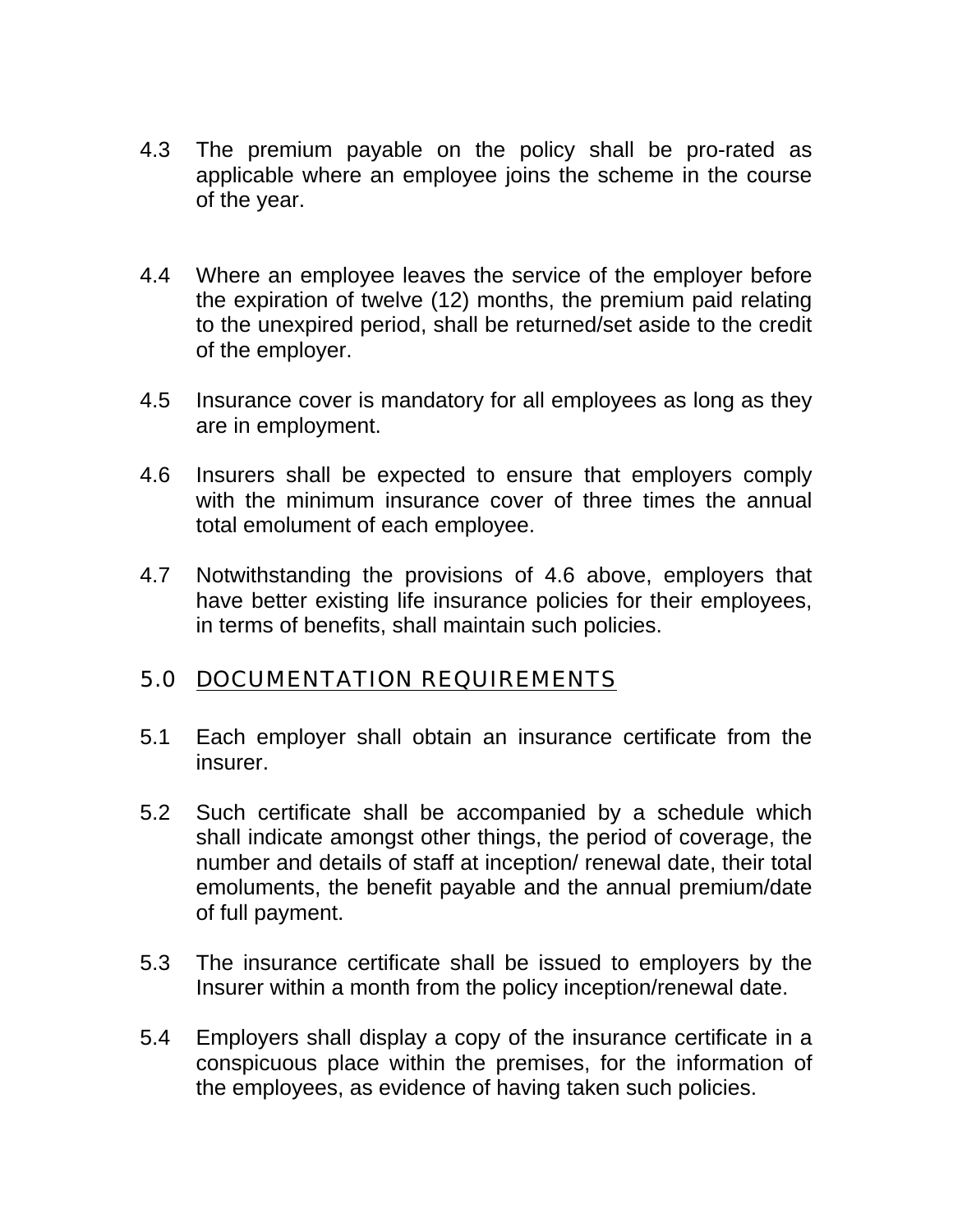- 5.5 Employers shall send a copy of the insurance certificate with the schedule of benefits to the National Pension Commission, and the Pension Fund Administrators (PFAs) where the employees maintain their Retirement Savings Accounts  $(RSAs)$ , not later than 31<sup>st</sup> March every year.
- 5.6 Employers shall be required to commence renewal negotiations in writing, within two (2) months to the expiration of the current insurance coverage. Such negotiation must be concluded before the last day of the current cover.
- 5.7 Full payment of the insurance premium shall be made, at the latest, on the first day of insurance cover.
- 5.8 Where an employer fails to effect full payment of premium at the stipulated time, the insurer shall report such failure to the National Pension Commission within fourteen (14) days of non receipt of premium.

#### 6.0 OPERATIONAL TERMS

- 6.1 Operational terms of the policy shall address, amongst other issues the terms listed in paragraphs 6.2 to 6.6 below.
- 6.2 Free cover limit must be established between the insurer and employers. This is the limit of sum assured above which the insurer will require the affected individuals to undergo medical examinations.
- 6.3 Until satisfactory medical results are received, cover will be restricted to the free cover limit.
- 6.4 All employees shall be made to fill a non-medical form with their passport photograph attached, to ascertain identities and existence at commencement or point of entry into the scheme.
- 6.5 Procedure for filing and settlement of claims on the policy shall be clearly defined.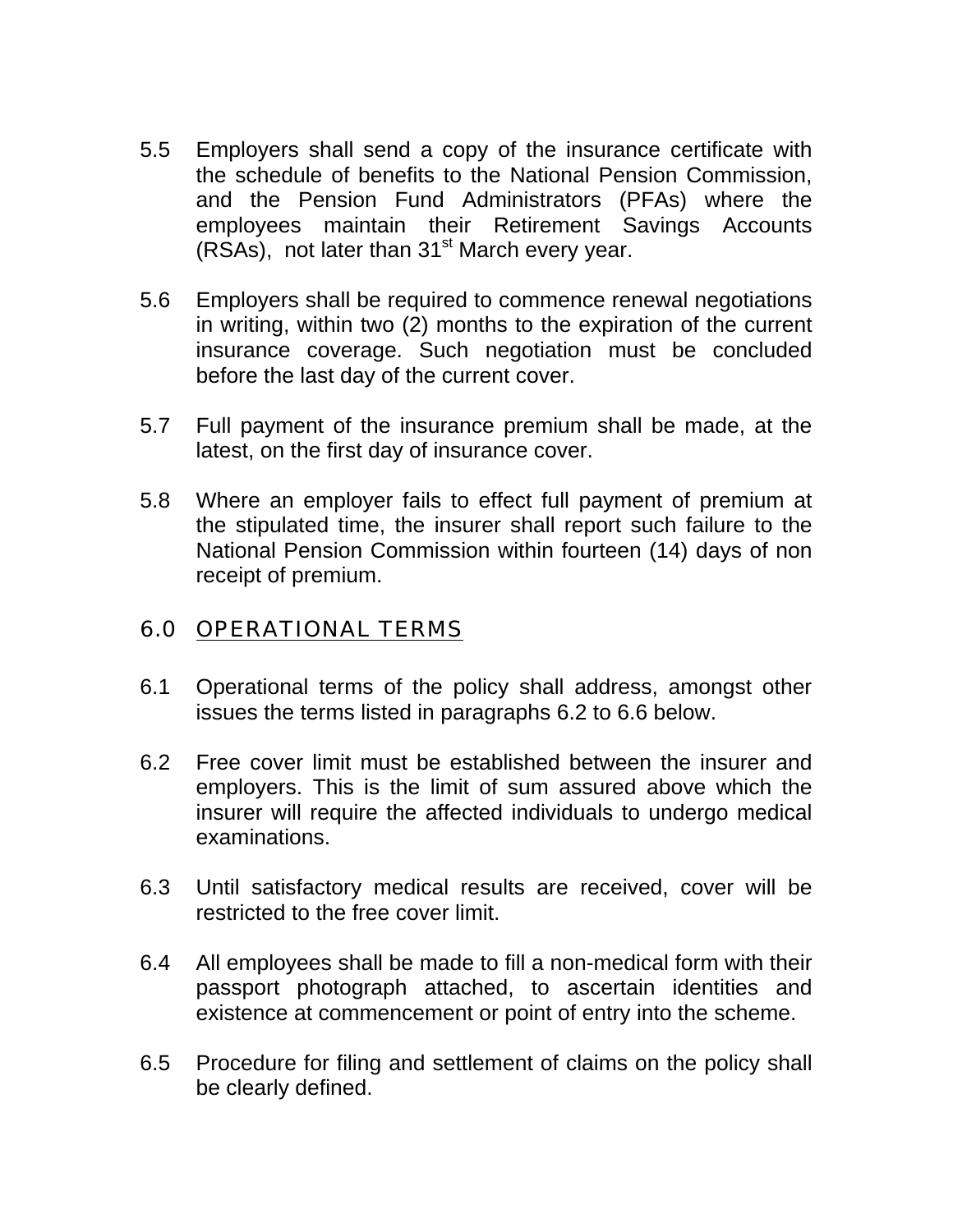6.6 Employers are expected to negotiate premium rates payable on such life policies with the insurer, within the rate table stipulated by NAICOM.

#### 7.0 DEATH OF AN EMPLOYEE

- 7.1 Where an employee dies, the employer shall immediately commence death benefit claim on behalf of the deceased, as prescribed in the operational terms of the policy.
- 7.2 Employer shall notify employee's PFA and the National Pension Commission, of the employee's death stating the claim amount receivable.
- 7.3 Employee's PFA shall validate claim amount and where discrepancies arise, this must be resolved with the employer.

### 8.0 MISSING EMPLOYEE

- 8.1 Where an employee is missing, the employer shall report this immediately to the employee's PFA, Insurer and the National Pension Commission.
- 8.2 The Board of Inquiry established by the National Pension Commission shall stipulate the documentary evidence required from employers to process missing person claims. This shall include the Police Report, Employee's passport photograph, newspaper publication of the missing employee, a letter from employer declaring him/her missing and any other document as may be required from time to time.
- 8.3 The documentary evidence required by the Board of Inquiry set up by the National Pension Commission shall be provided within fourteen (14) working days after the period of one year, from the day the employee was declared missing.